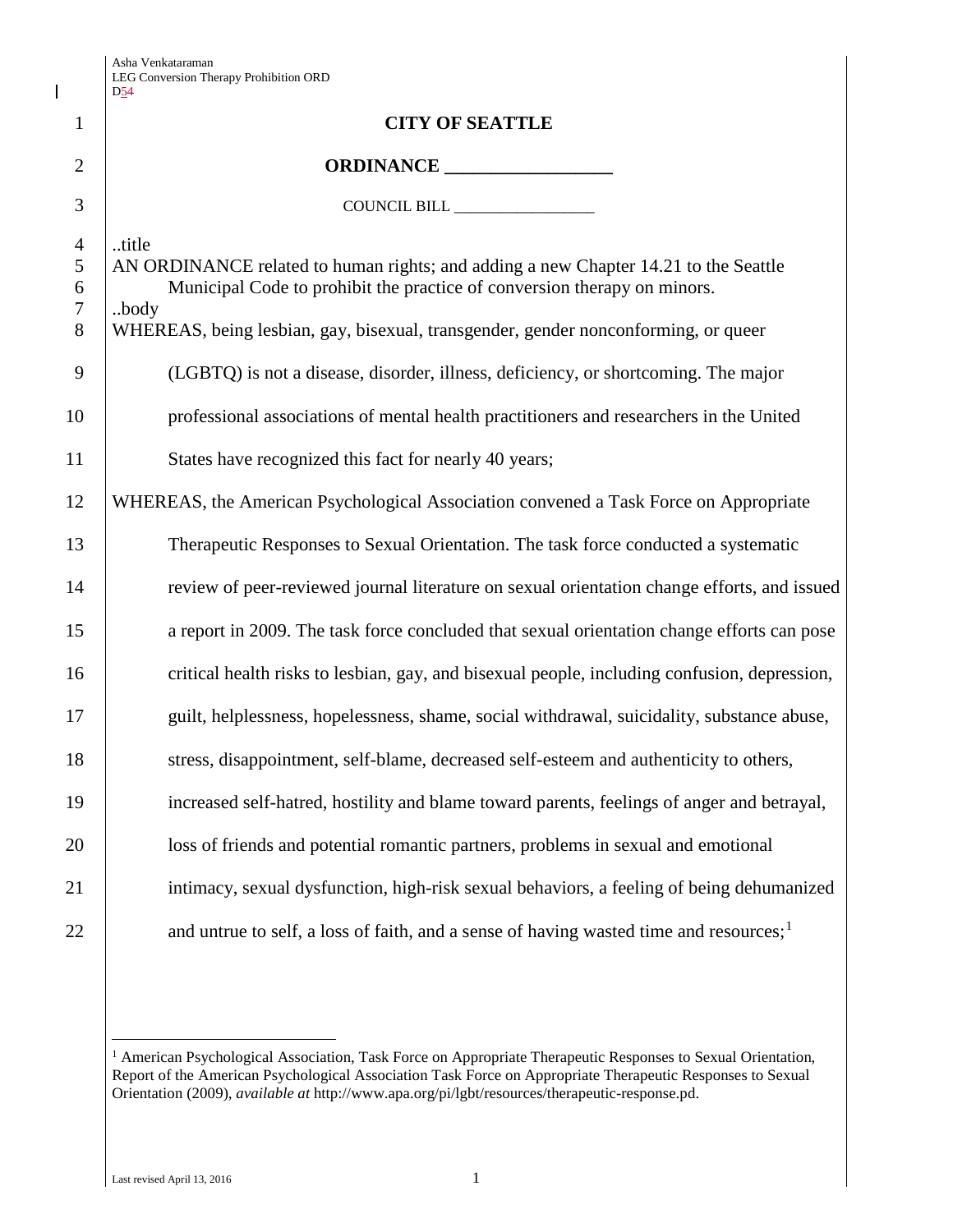Asha Venkataraman LEG Conversion Therapy Prohibition ORD D54

 $\mathsf{l}$ 

| $\mathbf{1}$   | WHEREAS, the American Psychological Association issued a resolution on Appropriate           |
|----------------|----------------------------------------------------------------------------------------------|
| $\overline{2}$ | Affirmative Responses to Sexual Orientation Distress and Change Efforts in 2009, which       |
| 3              | states that it "advises parents, guardians, young people, and their families to avoid sexual |
| $\overline{4}$ | orientation change efforts that portray homosexuality as a mental illness or                 |
| 5              | developmental disorder and to seek psychotherapy, social support, and educational            |
| 6              | services that provide accurate information on sexual orientation and sexuality, increase     |
| $\tau$         | family and school support, and reduce rejection of sexual minority youth"; <sup>2</sup>      |
| 8              | WHEREAS, the American Academy of Pediatrics in 1993 published an article in its journal,     |
| 9              | Pediatrics, stating: "Therapy directed at specifically changing sexual orientation is        |
| 10             | contraindicated, since it can provoke guilt and anxiety while having little or no potential  |
| 11             | for achieving changes in orientation"; <sup>3</sup>                                          |
| 12             | WHEREAS, the American School Counselor Association issued a position statement in 2014       |
| 13             | which states that: "It is not the role of the professional school counselor to attempt to    |
| 14             | change a student's sexual orientation or gender identity. Professional school counselors     |
| 15             | do not support efforts by licensed mental health professionals to change a student's         |
| 16             | sexual orientation or gender as these practices have been proven ineffective and             |
| 17             | harmful"; $4$                                                                                |
| 18             | WHEREAS, the American Psychoanalytic Association issued a position statement in June 2012    |
| 19             | on attempts to change sexual orientation, gender identity, or gender expression, and in it   |
| 20             | the Association states: "As with any societal prejudice, bias against individuals based on   |

<span id="page-1-0"></span> American Psychological Association, Resolution on Appropriate Affirmative Responses to Sexual Orientation Distress and Change Efforts (2009), *available at* http://www.apa.org/about/policy/sexual-orientation.pdf. American Academy of Pediatrics, Homosexuality and Adolescence, 92 Pediatrics 631 (1993), *available at* http://pediatrics.aappublications.org/content/92/4/631.full.pdf.

<span id="page-1-2"></span><span id="page-1-1"></span> The American School Counselor Association, The School Counselor and LGBTQ Youth (revised 2014), *available at* https://www.schoolcounselor.org/asca/media/asca/PositionStatements/PS\_LGBTQ.pdf.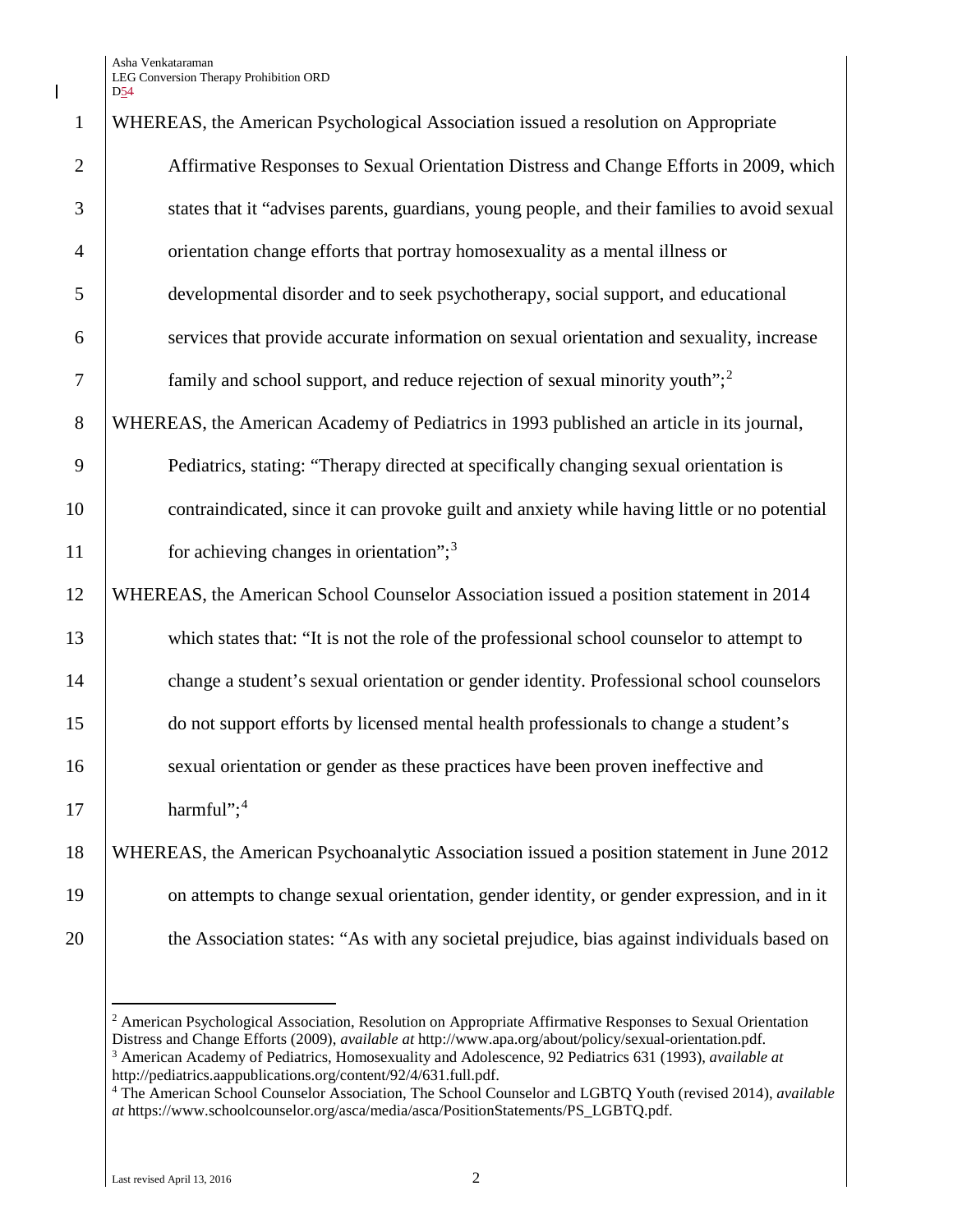Asha Venkataraman LEG Conversion Therapy Prohibition ORD D<sub>54</sub>

| $\mathbf{1}$   | actual or perceived sexual orientation, gender identity or gender expression negatively         |  |
|----------------|-------------------------------------------------------------------------------------------------|--|
| $\overline{2}$ | affects mental health, contributing to an enduring sense of stigma and pervasive self-          |  |
| 3              | criticism through the internalization of such prejudice"; and "Psychoanalytic technique         |  |
| $\overline{4}$ | does not encompass purposeful attempts to 'convert,' 'repair,' change or shift an               |  |
| 5              | individual's sexual orientation, gender identity or gender expression. Such directed            |  |
| 6              | efforts are against fundamental principles of psychoanalytic treatment and often result in      |  |
| $\overline{7}$ | substantial psychological pain by reinforcing damaging internalized attitudes"; <sup>5</sup>    |  |
| 8              | WHEREAS, the American Academy of Child and Adolescent Psychiatry in 2012 published an           |  |
| 9              | article in its journal, Journal of the American Academy of Child and Adolescent                 |  |
| 10             | Psychiatry, stating: "Clinicians should be aware that there is no evidence that sexual          |  |
| 11             | orientation can be altered through therapy, and that attempts to do so may be harmful.          |  |
| 12             | There is no empirical evidence adult homosexuality can be prevented if gender                   |  |
| 13             | nonconforming children are influenced to be more gender conforming. Indeed, there is no         |  |
| 14             | medically valid basis for attempting to prevent homosexuality, which is not an illness. On      |  |
| 15             | the contrary, such efforts may encourage family rejection and undermine self-esteem,            |  |
| 16             | connectedness and caring, important protective factors against suicidal ideation and            |  |
| 17             | attempts. Given that there is no evidence that efforts to alter sexual orientation are          |  |
| 18             | effective, beneficial or necessary, and the possibility that they carry the risk of significant |  |
| 19             | harm, such interventions are contraindicated"; <sup>6</sup>                                     |  |

<span id="page-2-0"></span> American Psychoanalytic Association, Position Statement on Attempts to Change Sexual Orientation, Gender Identity, or Gender Expression (2012), *available at* http://www.apsa.org/content/2012-position-statement-attemptschange-sexual-orientation-gender-identity-or-gender.

<span id="page-2-1"></span> Adelson SL, American Academy of Child and Adolescent Psychiatry Committee on Quality Issues (CQI), Practice parameter on gay, lesbian, or bisexual sexual orientation, gender nonconformity, and gender discordance in children and adolescents, 51 J. Am. Acad. Child & Adolescent Psychiatry 957 (2012), *available at* http://www.guideline.gov/content.aspx?id=38417#Section420.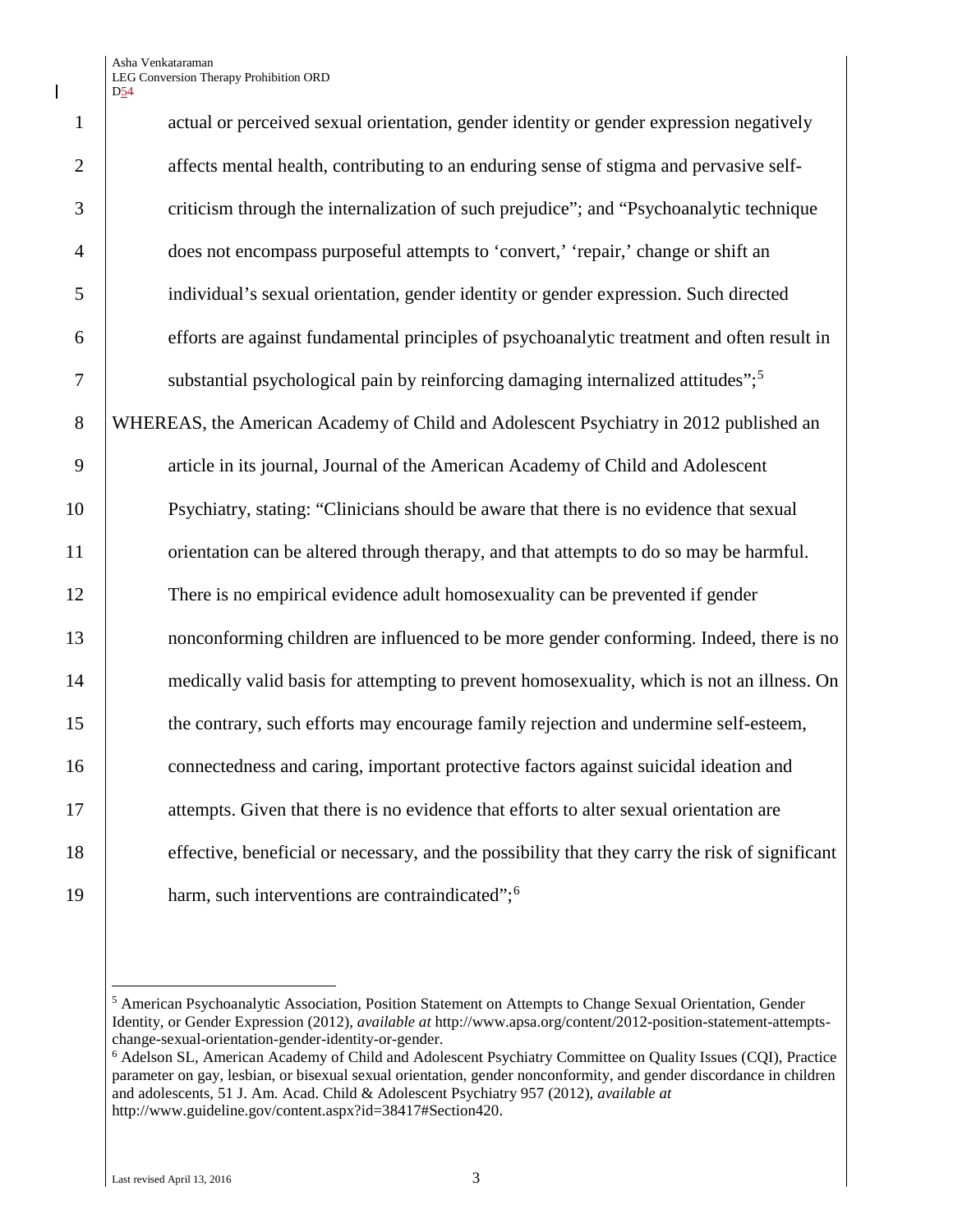Asha Venkataraman LEG Conversion Therapy Prohibition ORD

|                | D <sub>54</sub>                                                                               |  |
|----------------|-----------------------------------------------------------------------------------------------|--|
| $\mathbf{1}$   | WHEREAS, the Pan American Health Organization, a regional office of the World Health          |  |
| $\overline{2}$ | Organization, issued a statement in 2012 stating: "These supposed conversion therapies        |  |
| 3              | constitute a violation of the ethical principles of health care and violate human rights that |  |
| $\overline{4}$ | are protected by international and regional agreements." The organization also noted that     |  |
| 5              | conversion therapies "lack medical justification and represent a serious threat to the        |  |
| 6              | health and well-being of affected people"; <sup>7</sup>                                       |  |
| $\tau$         | WHEREAS, the American College of Physicians wrote a position paper in 2015 stating: "The      |  |
| 8              | College opposes the use of 'conversion,' 'reorientation,' or 'reparative' therapy for the     |  |
| 9              | treatment of LGBT persons. Available research does not support the use of reparative          |  |
| 10             | therapy as an effective method in the treatment of LGBT persons. Evidence shows that          |  |
| 11             | the practice may actually cause emotional or physical harm to LGBT individuals,               |  |
| 12             | particularly adolescents or young persons"; <sup>8</sup>                                      |  |
| 13             | WHEREAS, minors who experience family rejection based on their sexual orientation face        |  |
| 14             | especially serious health risks. In one study, lesbian, gay, and bisexual youth who           |  |
| 15             | reported higher levels of family rejection during adolescence were 8.4 times more likely      |  |
| 16             | to report having attempted suicide, 5.9 times more likely to report high levels of            |  |
| 17             | depression, 3.4 times more likely to use illegal drugs, and 3.4 times more likely to report   |  |
|                |                                                                                               |  |

<span id="page-3-0"></span> Pan American Health Organization, "Therapies" to change sexual orientation lack medical justification and threaten health (2012), *available at*

<span id="page-3-1"></span>http://www.paho.org/hq/index.php?option=com\_content&view=article&id=6803%3A2012-therapies-changesexual-orientation-lack-medical-justification-threaten-health&catid=740%3Apress-releases&Itemid=1926&lang=en. American College of Physicians, Lesbian, Gay, Bisexual, and Transgender Health Disparities: Executive Summary of a Policy Position Paper From the American College of Physicians, Ann Intern Med. Published Online (2015), *available at* http://annals.org/article.aspx?articleid=2292051.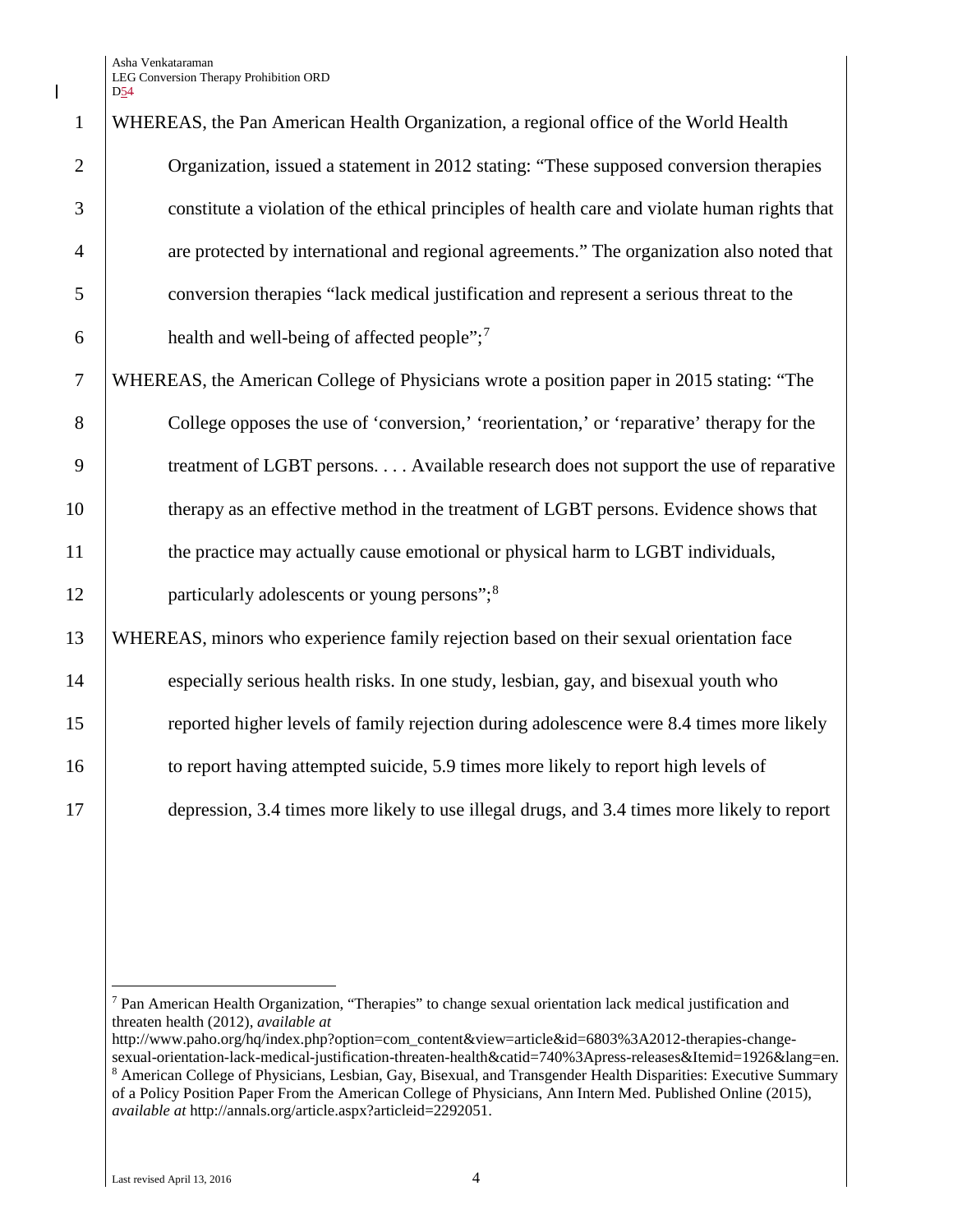$\mathbf I$ 

|                | D <sub>24</sub>                                                                                  |  |
|----------------|--------------------------------------------------------------------------------------------------|--|
| $\mathbf{1}$   | having engaged in unprotected sexual intercourse compared with peers from families that          |  |
| $\overline{2}$ | reported no or low levels of family rejection; <sup>9</sup>                                      |  |
| 3              | WHEREAS, the LGBTQ community still faces threats to their physical safety, economic              |  |
| $\overline{4}$ | security, and overall well-being;                                                                |  |
| 5              | WHEREAS, The City of Seattle has a compelling interest in protecting the physical and            |  |
| 6              | psychological well-being of minors, including LGBTQ youth, and in protecting its                 |  |
| 7              | minors against exposure to serious harms caused by conversion therapy, NOW,                      |  |
| 8              | THEREFORE,                                                                                       |  |
| 9              | BE IT ORDAINED BY THE CITY OF SEATTLE AS FOLLOWS:                                                |  |
| 10             | Section 1. A new Chapter 14.21 is added to the Seattle Municipal Code as follows:                |  |
| 11             | <b>Chapter 14.21 THE USE OF CONVERSION THERAPY ON MINORS</b>                                     |  |
| 12             | 14.21.010 Findings                                                                               |  |
| 13             | Due to the serious harms to minors caused by conversion therapy or reparative therapy, it        |  |
| 14             | is false and deceptive under Section 7.08.030 to advertise that a provider provides conversion   |  |
| 15             | therapy or reparative therapy to minors.                                                         |  |
| 16             | 14.21.020 Purpose                                                                                |  |
| 17             | This Chapter 14.21 is an exercise of police power of the City for the public safety, health,     |  |
| 18             | and welfare; and its provisions shall be liberally construed to accomplish that purpose. The     |  |
| 19             | purpose of this Chapter 14.21 is to protect the physical and psychological well-being of minors, |  |
| 20             | including lesbian, gay, bisexual, and transgender youth, from exposure to the serious harms      |  |
| 21             | caused by conversion therapy.                                                                    |  |
|                |                                                                                                  |  |

<span id="page-4-0"></span> <sup>9</sup> Caitlin Ryan, *et al*., Family Rejection as a Predictor of Negative Health Outcomes in White and Latino Lesbian, Gay, and Bisexual Young Adults, 123 Pediatrics 346 (2009), *available at* http://pediatrics.aappublications.org/content/123/1/346.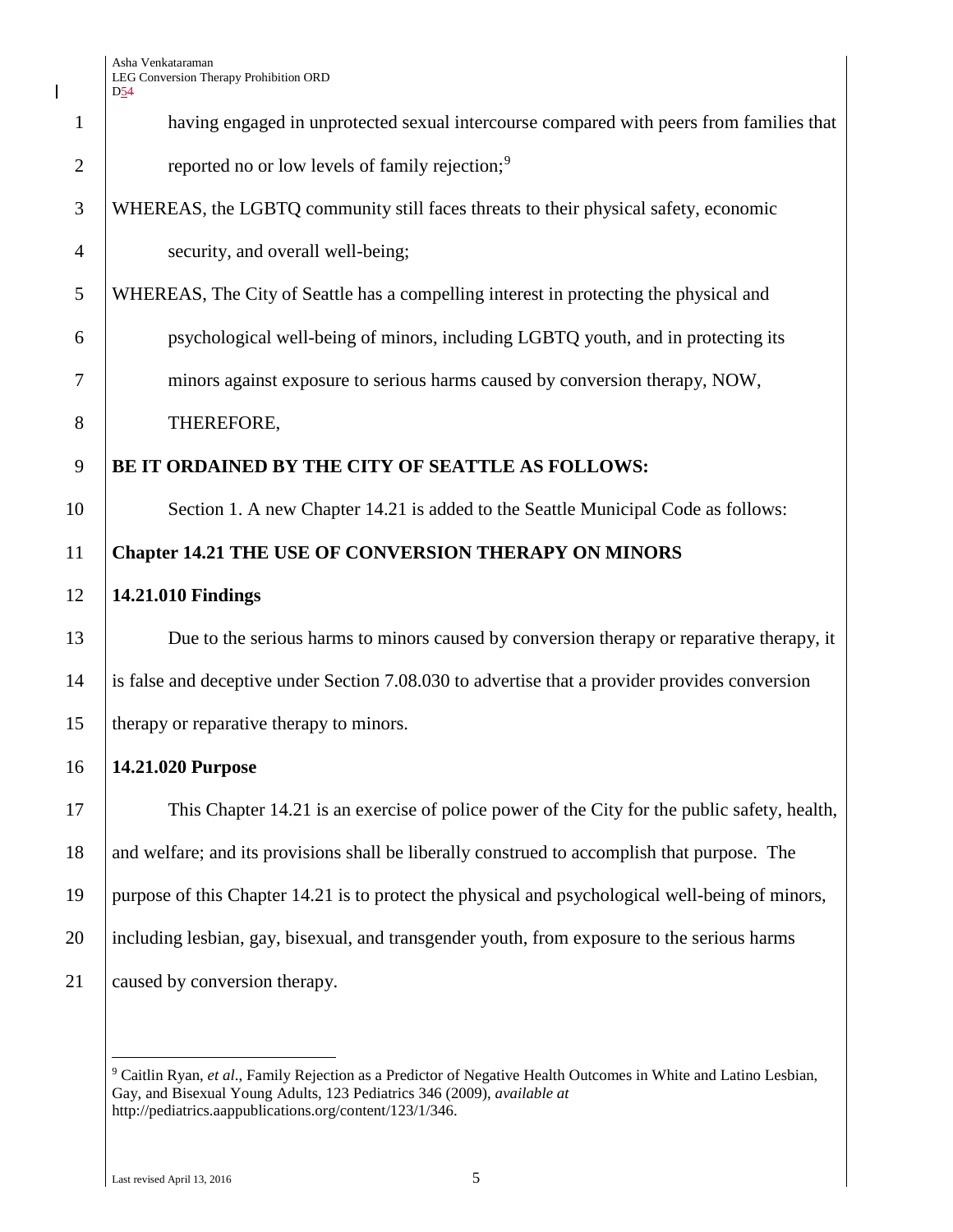## **14.21.030 Definitions**

## 2 City" means the City of Seattle.

 "Conversion therapy" or "reparative therapy" means any practices or treatments that seek to change an individual's sexual orientation or gender identity, including efforts to change behaviors or gender expressions or to eliminate or reduce sexual or romantic attractions or feelings toward individuals of the same gender. Conversion therapy shall not include counseling that provides support and assistance to a person undergoing gender transition, or counseling that provides acceptance, support, and understanding of a person or facilitates a person's coping, social support, and development, including sexual orientation-neutral interventions to prevent or address unlawful conduct or unsafe sexual practices, as long as such counseling does not seek to change sexual orientation or gender identity.

"Department" means the Seattle Office for Civil Rights.

 "Director" means the Director of the Seattle Office for Civil Rights or the Director's designee.

 "Provider" means any licensed medical or mental health professional including but not limited to licensed mental health counselors, mental health counselor associates, marriage and family therapists, marriage and family therapist associates, social workers, and social worker associates, and any physicians, psychologists, psychotherapist, certified chemical dependency professionals, certified chemical dependency professional trainees, counselors, certified 20 counselors, and certified advisers.

21 | "Minor" means any person under 18 years of age.

## **14.21.040 Conversion therapy prohibited**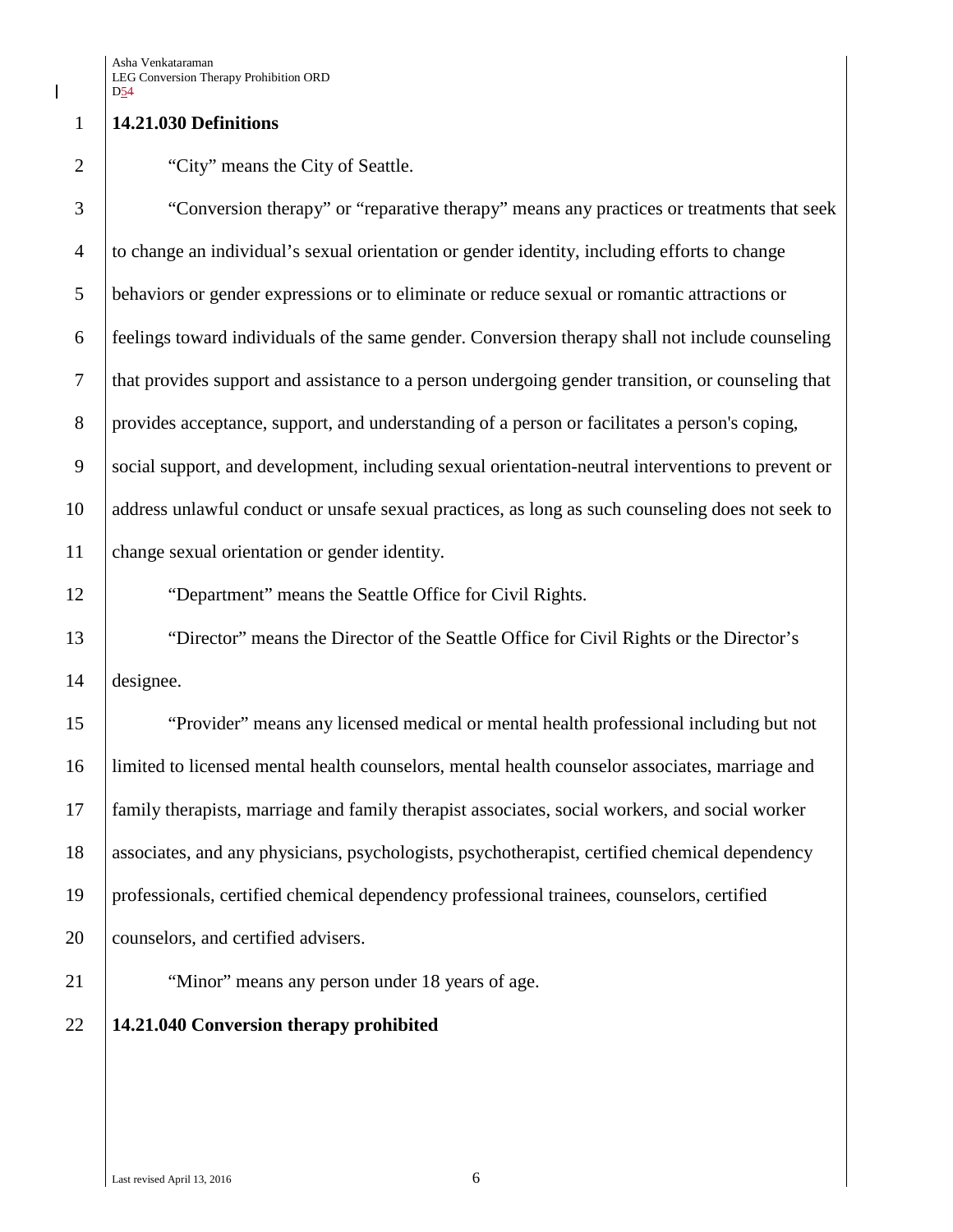1 It is a violation for any provider to provide conversion therapy or reparative therapy to a 2 minor, regardless of whether the provider receives compensation in exchange for such services. 3 **14.21.050 Enforcement**

 A. Powers and duties. The Director shall investigate alleged violations of this Chapter 14.21 and has such powers and duties in the performance of these functions as are defined in this Chapter 14.21 and otherwise necessary and proper in the performance of the same and provided for by law. The Director of the Department is authorized to adopt and promulgate rules to 8 implement the provisions of this Chapter 14.21 pursuant to the Administrative Code, Chapter  $9 \mid 3.02.$ 

10 B. Reporting and investigation of violations. The Director may investigate any violations 11 of this Chapter 14.21.

12 1. Individual reporting of a violation of this Chapter 14.21 should include a 13 Statement of the date, location, and provider or providers responsible for such violation.

14 2. The Director shall keep confidential, to the maximum extent permitted by 15 applicable laws, the name and other identifiable information of the person reporting the 16 violation, as well as the name and other personally identifiable information of the involved 17 | minor.

18 C. Advisory Letter

19 If the Director receives a report of an alleged violation of this Chapter 14.21, the Director 20 may issue a letter notifying the provider that provision of conversion therapy or reparative 21 | therapy is prohibited.

22 D. Civil violations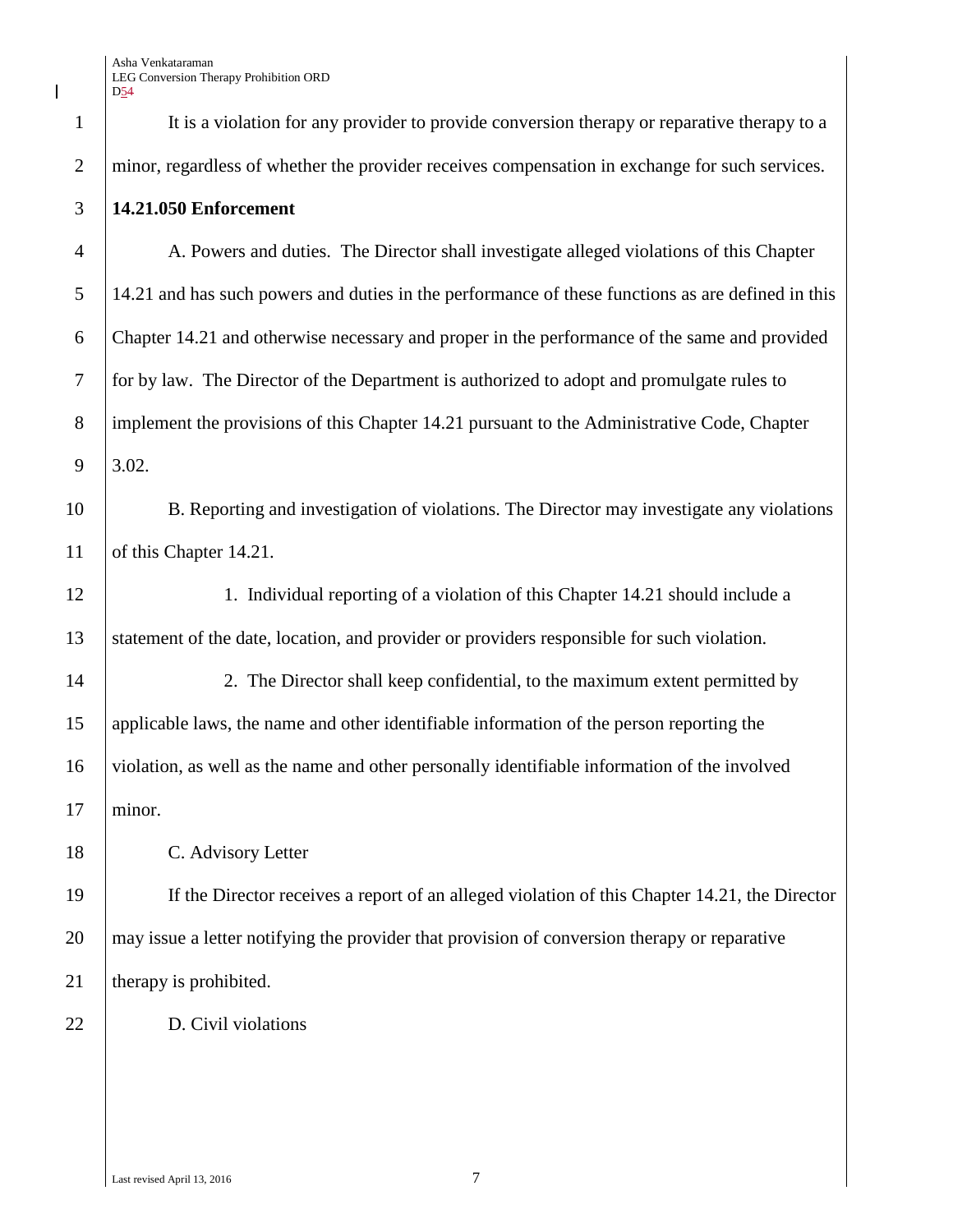Asha Venkataraman LEG Conversion Therapy Prohibition ORD D54

1 The violation or failure to comply with any provision of this Chapter 14.21 shall constitute a civil violation and shall be enforced under the citation provisions set forth in this Section 14.21.050 by the Director.

E. Citation

 1. If the Director determines that a violation of this Chapter 14.21 has occurred, the Director shall issue a citation to the provider or providers. The citation shall include the following information: (1) the name and address of the person to whom the citation is issued; (2) 8 the date of the violation; (3) a statement that the person cited must respond to the citation within 9 | 15 days after service; (4) the applicable penalty; (5) a statement that a response must be sent to the Hearing Examiner and received not later than 5 p.m. on the day the response is due; (6) the 11 | name, address, and phone number of the Hearing Examiner where the citation is to be filed; (7) a statement that the citation represents a determination that a violation has been committed by the person named in the citation and that the determination shall be final unless contested as provided in this Chapter 14.21; and (8) a certified statement of the Director's representative, 15 authorized by RCW 9A.72.085, setting forth facts supporting issuance of the citation.

 2. The citation may be served by personal service in the manner set forth in RCW 4.28.080 for service of a summons or sent by first class mail, addressed to the last known address of such person(s). Service shall be complete at the time of personal service, or if mailed, on the date of mailing. If a citation sent by first class mail is returned as undeliverable, service may be made by posting the citation at a conspicuous place on the property.

**F.** Response to citation

22 A person must respond to a citation in one of the following ways: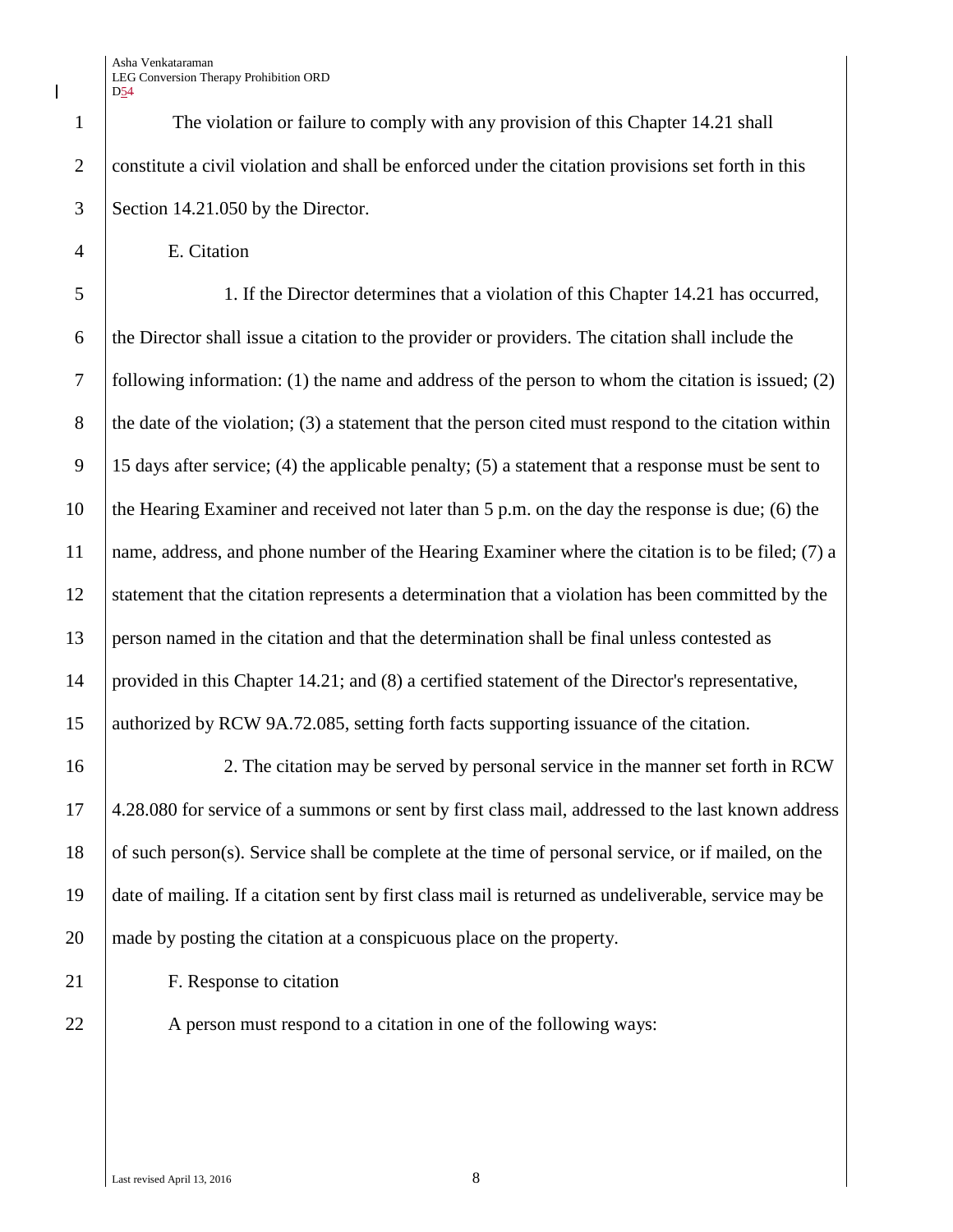$\begin{array}{c} \hline \end{array}$ 

| $\mathbf{1}$   | 1. Paying the amount of the monetary penalty specified in the citation, in which                    |  |
|----------------|-----------------------------------------------------------------------------------------------------|--|
| $\overline{2}$ | case the record shall show a finding that the person cited committed the violation; or              |  |
| 3              | 2. Requesting a contested hearing in writing specifying the reason why the cited                    |  |
| $\overline{4}$ | violation did not occur or why the person cited is not responsible for the violation, and providing |  |
| 5              | an address to which notice of such hearing may be sent.                                             |  |
| 6              | A response to a citation must be received by the Office of the Hearing Examiner                     |  |
| $\overline{7}$ | no later than 15 days after the date the citation is served. When the last day of the appeal period |  |
| 8              | so computed is a Saturday, Sunday, or federal or City holiday, the period shall run until 5 p.m.    |  |
| 9              | on the next business day.                                                                           |  |
| 10             | G. Failure to respond. If a person fails to respond to a citation within 15 days of service,        |  |
| 11             | an order shall be entered by the Hearing Examiner finding that the person cited committed the       |  |
| 12             | violation stated in the citation, and assessing the penalty specified in the citation.              |  |
| 13             | H. Contested hearing                                                                                |  |
| 14             | 1. Date and notice. If a person requests a contested hearing, the hearing shall be                  |  |
| 15             | held within 60 days after the written response to the citation requesting such hearing is received. |  |
| 16             | 2. Hearing. Contested hearings shall be conducted pursuant to the procedures                        |  |
| 17             | for hearing contested cases contained in Section 3.02.090 and the rules adopted by the Hearing      |  |
| 18             | Examiner for hearing contested cases, except as modified by this Section 14.21.050. The issues      |  |
| 19             | heard at the hearing shall be limited to those that are raised in writing in the response to the    |  |
| 20             | citation and that are within the jurisdiction of the Hearing Examiner.                              |  |
| 21             | 3. Sufficiency. No citation shall be deemed insufficient for failure to contain                     |  |
|                |                                                                                                     |  |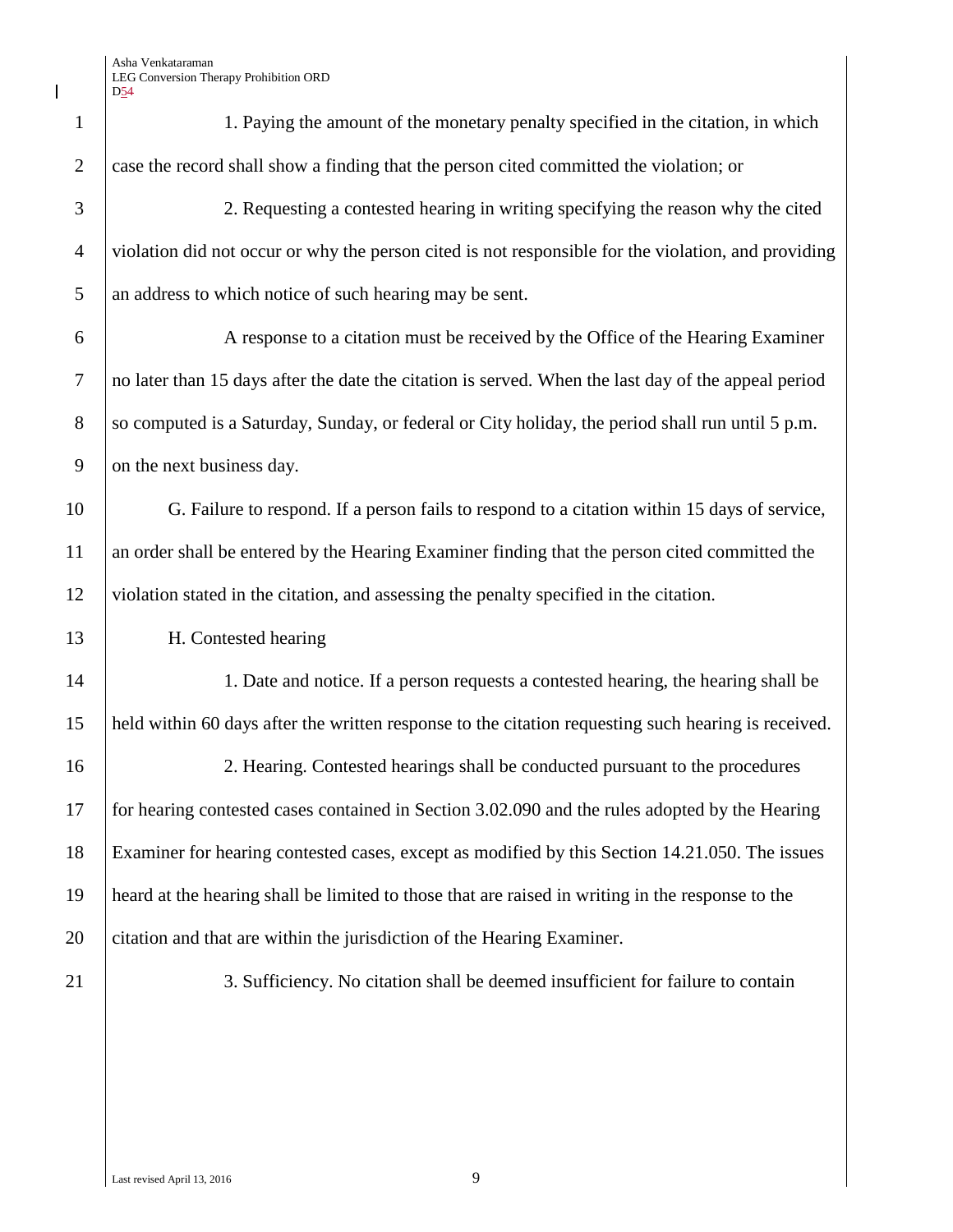Asha Venkataraman LEG Conversion Therapy Prohibition ORD D<sub>54</sub>

 a detailed statement of the facts constituting the specific violation which the person cited is 2 alleged to have committed or by reason of defects or imperfections, provided such lack of detail or such defects or imperfections do not prejudice substantial rights of the person cited.

 4. Amendment of citation. A citation may be amended prior to the conclusion of the hearing to conform to the evidence presented if substantial rights of the person cited are not thereby prejudiced.

 5. Evidence at hearing. The certified statement or declaration authorized by RCW 9A.72.085 shall be prima facie evidence that a violation occurred and that the person cited is responsible. The certified statement or declaration authorized under RCW 9A.72.085 and any 10 other evidence accompanying the report shall be admissible without further evidentiary foundation. Any certifications or declarations authorized under RCW 9A.72.085 shall also be admissible without further evidentiary foundation. The person cited may rebut the Department's evidence and establish that the cited violation(s) did not occur or that the person contesting the citation is not responsible for the violation.

 6. Disposition. The Hearing Examiner shall determine by a preponderance of the evidence whether the violation occurred. If the Hearing Examiner determines that the violation occurred, the citation shall be sustained and the Hearing Examiner shall enter an order finding that the person cited committed the violation and imposing the applicable penalty. If the Hearing Examiner determines that the violation did not occur, the Hearing Examiner shall enter an order dismissing the citation.

7. Final decision. The Hearing Examiner's decision is the final decision of the

23 I. Failure to appear for hearing

Last revised April 13, 2016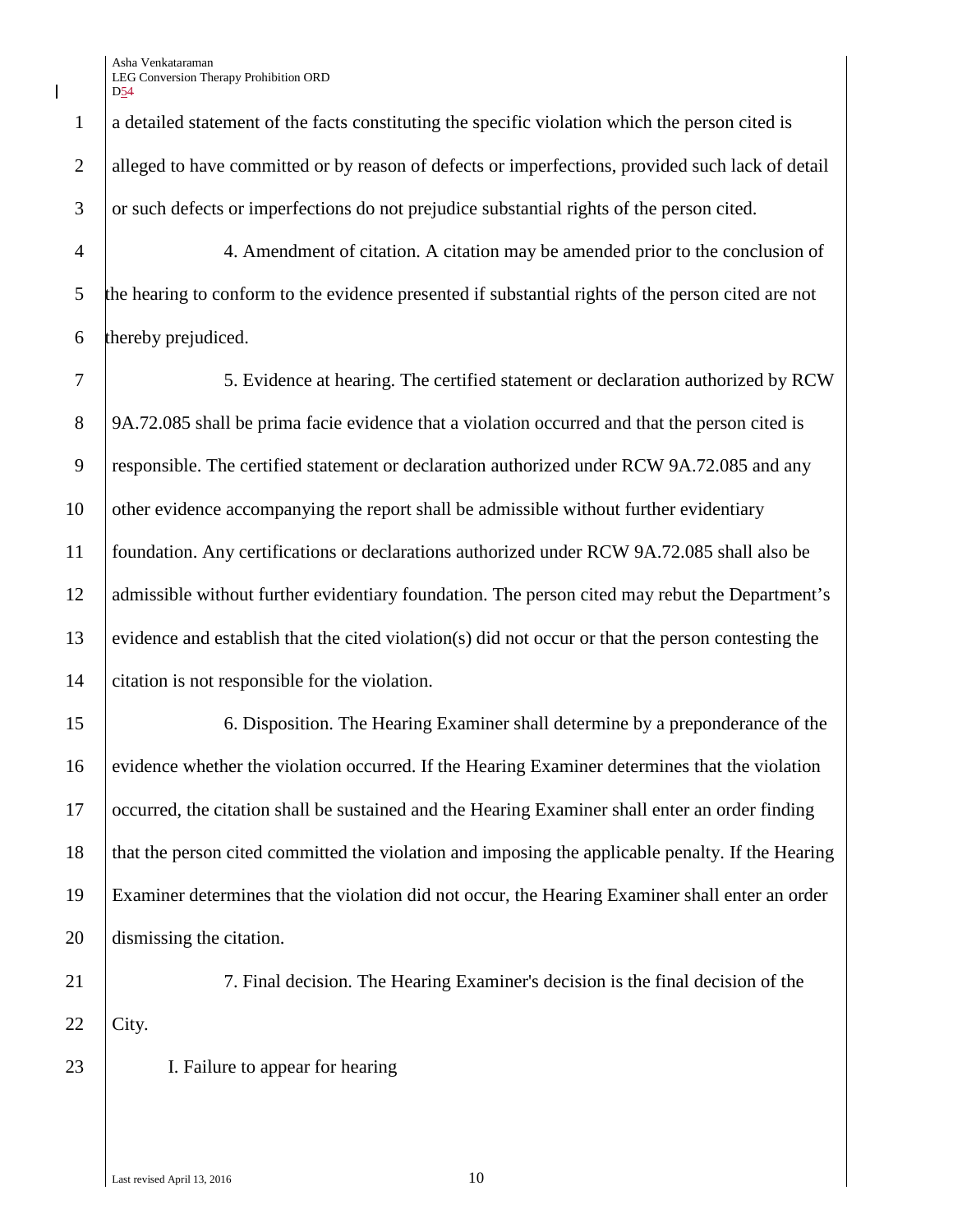Asha Venkataraman LEG Conversion Therapy Prohibition ORD

 $\begin{array}{c} \hline \end{array}$ 

|                | $D_{24}$                                                                                               |  |
|----------------|--------------------------------------------------------------------------------------------------------|--|
| $\mathbf{1}$   | Failure to appear for a requested hearing will result in an order being entered finding that           |  |
| $\overline{2}$ | the person cited committed the violation stated in the citation and assessing the penalty specified    |  |
| 3              | in the citation. For good cause shown and upon terms the Hearing Examiner deems just, the              |  |
| $\overline{4}$ | Hearing Examiner may set aside an order entered upon a failure to appear.                              |  |
| 5              | J. Penalties                                                                                           |  |
| 6              | The following penalties shall be assessed for violations of any provision of this Chapter              |  |
| 7              | 14.21:                                                                                                 |  |
| 8              | a. \$500 for the first violation; and                                                                  |  |
| 9              | b. \$1,000 for each subsequent violation.                                                              |  |
| 10             | K. Collection of penalties                                                                             |  |
| 11             | If the person cited fails to pay a penalty imposed pursuant to this chapter, the penalty may           |  |
| 12             | be referred to a collection agency. The cost to the City for the collection services will be assessed  |  |
| 13             | as costs, at the rate agreed to between the City and the collection agency, and added to the           |  |
| 14             | penalty. Alternatively, the City may pursue collection in any other manner allowed by law.             |  |
| 15             | Section 2. The provisions of this ordinance are declared to be separate and                            |  |
| 16             | severable. The invalidity of any clause, sentence, paragraph, subdivision, section, or portion of      |  |
| 17             | this ordinance, or the invalidity of its application to any person or circumstance, does not affect    |  |
| 18             | the validity of the remainder of this ordinance or the validity of its application to other persons or |  |
| 19             | circumstances.                                                                                         |  |
| 20             |                                                                                                        |  |
| 21             |                                                                                                        |  |
| 22             |                                                                                                        |  |
| 23             |                                                                                                        |  |
|                |                                                                                                        |  |
|                |                                                                                                        |  |